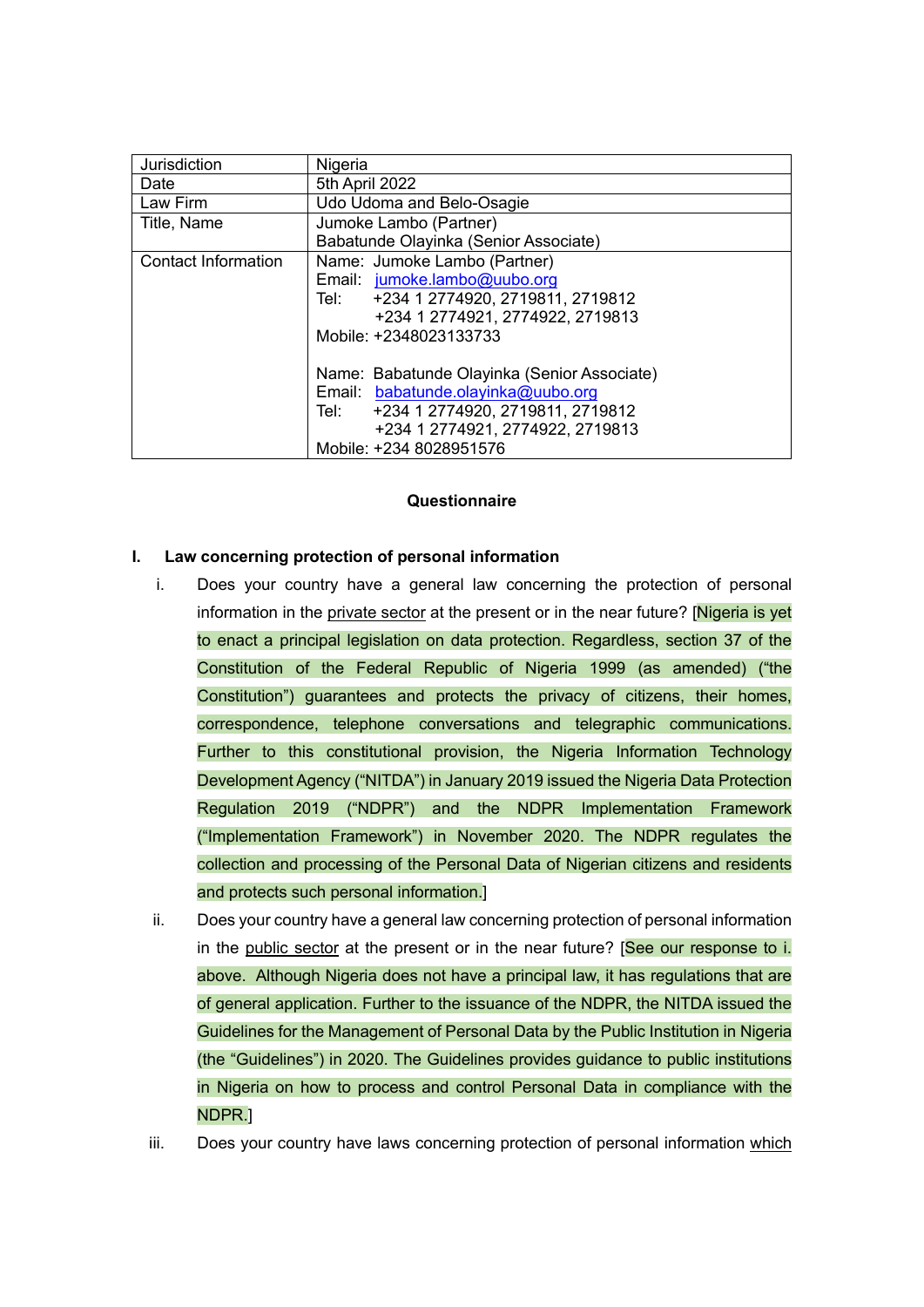apply in individual (specific) sectors at the present or in the near future? (If yes, please describe outline.) [Yes, other than the NDPR and the NDPR Implementation Framework 2020 that applies generally in Nigeria, there are certain sector-specific regulations which regulate the processing of personal information in specific sectors of the economy such as the telecommunications, banking and the health sectors. These regulations include:

- i. The Consumer Code of Practice Regulations 2007 (the "NCC Regulations"): The NCC Regulations was issued by the Nigerian Communications Commission ("NCC"), the regulator of the telecommunications sector in Nigeria. Part VI of the NCC Regulations generally deals with the protection of the personal information of customers in the telecommunications sector. Regulation 35 of the NCC Regulations provides that all NCC licensees must take reasonable steps to protect customer information against "improper or accidental disclosures" and must ensure that such information is securely stored. It also provides that customer information must "not be transferred to any party except as otherwise permitted or required by other applicable laws or regulations".
- **ii.** Registration of Telephone Subscribers Regulations 2011 ("Telephone Subscribers Regulations"): The Telephone Subscribers Regulations was issued by the NCC further to the Nigerian Communications Act. Regulation 9 of the Telephone Subscribers Regulations provides that further to the privacy rights guaranteed by section 37 of the Constitution of the Federal Republic of Nigeria, 1999 and subject to any guidelines issued by the NCC, including terms and conditions that may from time to time be issued either by the NCC or a licensee, any subscriber whose personal information is stored in the Central Database or a licensee's database, shall be entitled to view the said information and to request updates and amendments to such information whenever required. It further requires the subscriber's personal information that is stored in the central database to be held on a strictly confidentiality basis. It also provides in Regulation 5 that this information shall not be released to a third party or transferred outside Nigeria without the prior written consent of the subscriber and the NCC.
- **iii.** The Consumer Protection Regulations 2020 ("the CBN Regulations"): The CBN Regulations was issued by the Central Bank of Nigeria (CBN) pursuant to the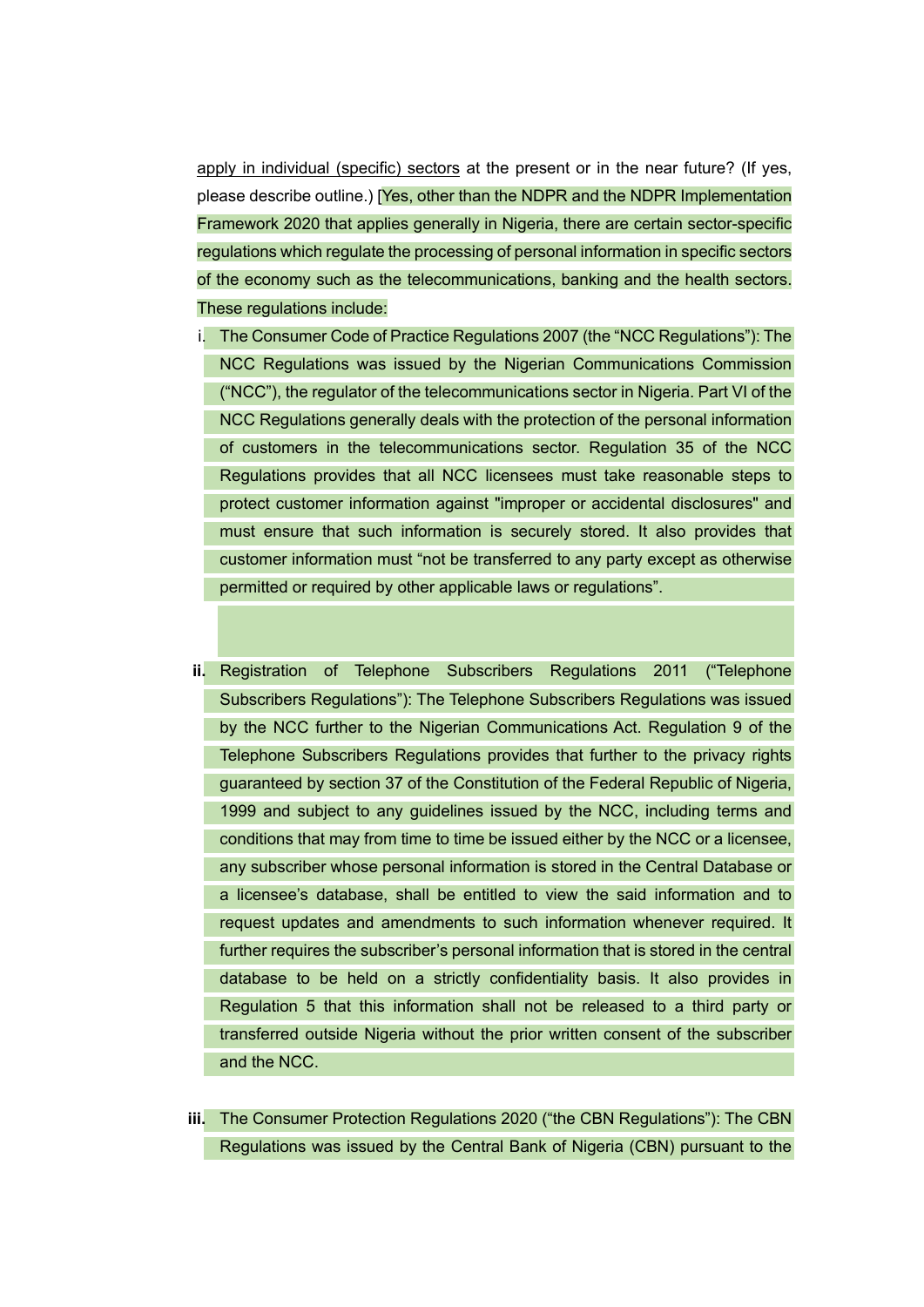Central Bank of Nigeria Act, 2007. Regulation 5.4 of the CBN Regulations provides for the protection of the privacy and confidentiality of consumer information and assets against unauthorized access and the accountability of institutions in the banking and finance sector for their acts or omissions in this respect. The written consent of consumers must be obtained before their personal data can be collected and processed for specific purpose and the consumers must be provided with the option to withdraw such consent at any time. Furthermore, institutions in the banking and finance sector cannot transfer the Personal Data of consumers to a third party without the express consent of the consumers, except where such transfer is in compliance with a legal obligation. These institutions are required to inform consumers whenever their Personal Data is exchanged with an authorized third party, stating details of such exchange. The institutions are also expected to carry out constant review of their data processing and privacy procedures to ensure that the purpose(s) for which the initial consent was granted remains valid. They are also required to keep accurate and updated data of consumers

- iv. The National Health Act 2014 ("NHA"): Section 26 of the NHA restricts the disclosure of the personal information of users of health services in the records of any healthcare personnel or provider and requires them to take the necessary steps to protect the personal information of users of health services from unauthorised access.
- **v.** The HIV and AIDS (Anti-Discrimination Act) 2014: Section 11(1) of the HIV and AIDS (Anti-Discrimination Act) 2014 prohibits employers from conducting HIV/AIDS tests on employees and employers may only carry out such tests where they have obtained the specific prior written consent of the employee. Where the employer is in possession of an employee's health information, which is considered to be sensitive personal data, the information must be held in strict confidence and can only be disclosed with the explicit consent of the employee.]

**Where all of the answers to the question of I.(i), (ii) and (iii) is "no", please skip to IV.** 

- **II. The basic information of the regulation concerning protection of personal information.**
	- i. Please fill in the blanks below about all the law concerning personal information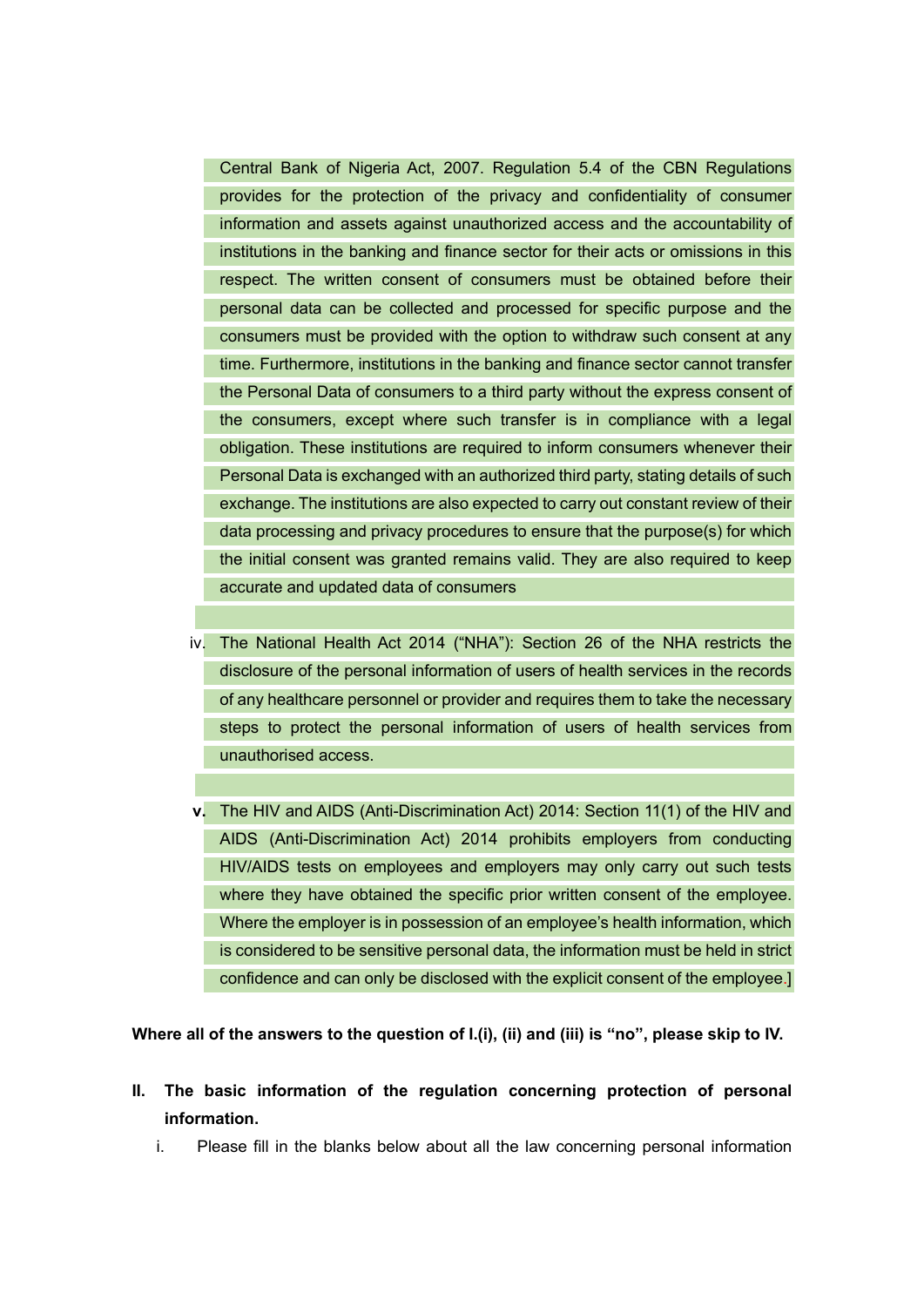mentioned at I (please add a reply column as necessary,)

The title of the law: Nigeria Data Protection Regulation 2019 (NDPR)

| $\textcircled{\scriptsize{1}}$ | definition<br>of<br><b>The</b><br>"Personal Information" | The NDPR defines "Personal Data" as any information<br>relating to an identified or identifiable natural person<br>("Data Subject"); an identifiable natural person is one<br>who can be identified, directly or indirectly, in particular<br>by reference to an identifier such as a name, an<br>identification number, location data, an online identifier<br>or to one or more factors specific to the physical,<br>physiological, genetic, mental, economic, cultural or<br>social identity of that natural person; It can be anything<br>from a name, address, a photo, an email address, bank<br>details, posts on social networking websites, medical<br>information, and other unique identifier such as but not<br>limited to MAC address, IP address, IMEI number,<br>IMSI number, SIM, Personal Identifiable Information<br>(PII) and others. |
|--------------------------------|----------------------------------------------------------|----------------------------------------------------------------------------------------------------------------------------------------------------------------------------------------------------------------------------------------------------------------------------------------------------------------------------------------------------------------------------------------------------------------------------------------------------------------------------------------------------------------------------------------------------------------------------------------------------------------------------------------------------------------------------------------------------------------------------------------------------------------------------------------------------------------------------------------------------------|
| $\circled{2}$                  | The scope in which the<br>law applies                    | Based on Regulation 1.2 of the NDPR, the NDPR<br>applies to: (i) all transactions intended for the<br>processing of Personal Data, to the processing of<br>Personal Data notwithstanding the means by which the<br>data processing is being conducted or intended to be<br>conducted in respect of natural persons in Nigeria; and<br>(ii) natural persons residing in Nigeria or residing<br>outside Nigeria who are citizens of Nigeria.<br>This means that the NDPR applies to the collection and<br>processing of the Personal Data of all natural persons<br>who reside in Nigeria and all natural persons who are<br>Nigerian citizens residing outside Nigeria.                                                                                                                                                                                   |
| $\circled{3}$                  | The territorial scope                                    | The NDPR applies to the collection and processing of<br>the Personal Data of all natural persons who reside in<br>Nigeria. The NDPR also has extra-territorial impact<br>because it applies to the processing of the Personal<br>Data of Nigerian citizens who reside outside Nigeria.                                                                                                                                                                                                                                                                                                                                                                                                                                                                                                                                                                   |

# The title of the law : The Constitution of the Federal Republic of Nigeria 1999 (as amended)

|                   | $of \triangleright$<br>definition<br>The<br>"Personal Information" | The Constitution does not define the phrase "personal<br>information". |
|-------------------|--------------------------------------------------------------------|------------------------------------------------------------------------|
| $\left( 2\right)$ | The scope in which the<br>law applies                              | The Constitution applies to all Nigerian citizens.                     |
| $\left(3\right)$  | The territorial scope                                              | The constitution applies within Nigeria.                               |

The title of the law : The Guidelines for the Management of Personal Data by the Public Institution in Nigeria

|  |  | $\boxed{4}$ The definition |  | <sub>of</sub> The Guidelines for the Management of Personal Data |
|--|--|----------------------------|--|------------------------------------------------------------------|
|--|--|----------------------------|--|------------------------------------------------------------------|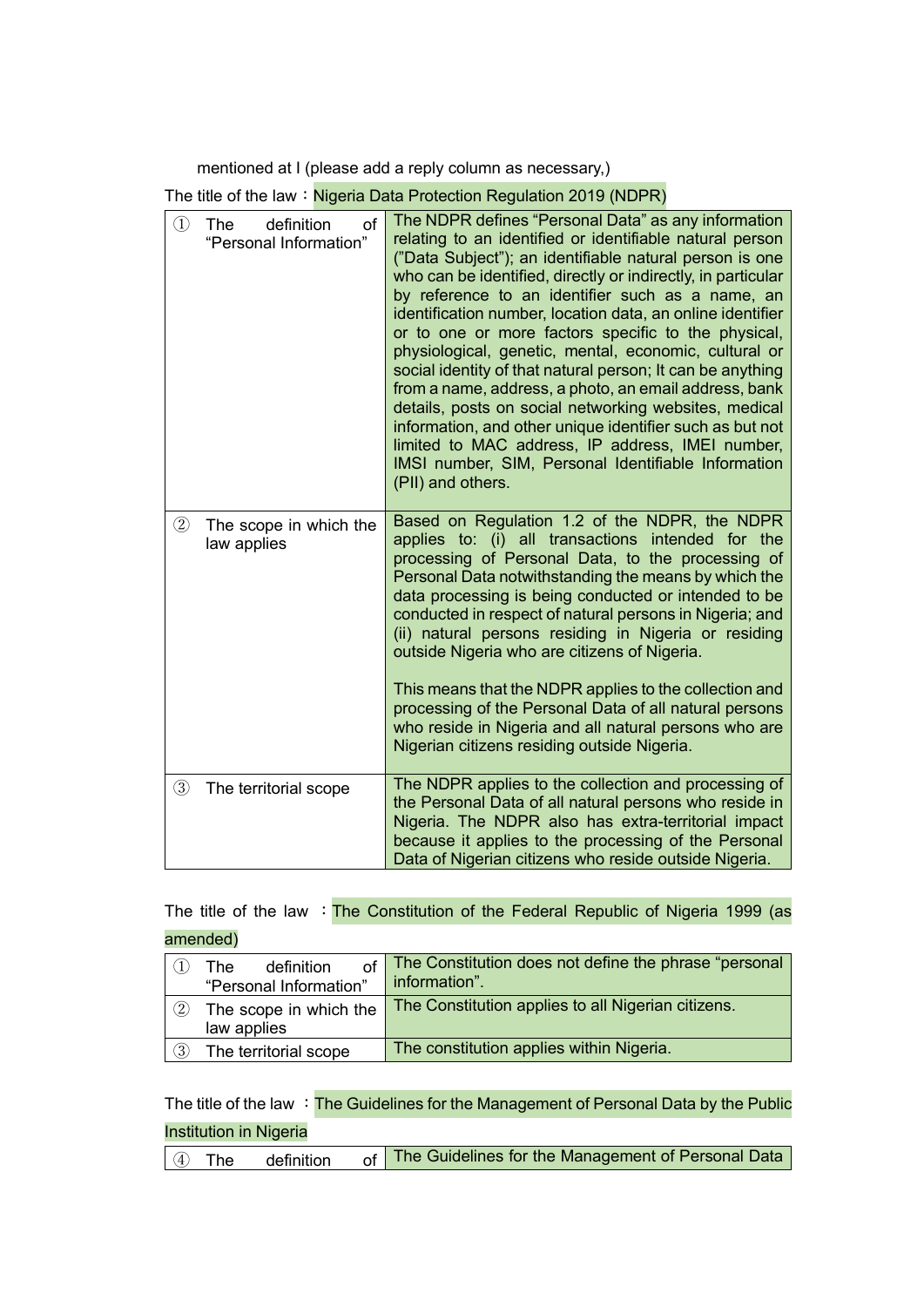| "Personal Information"                               | by the Public Institution in Nigeria defines "Personal<br>mean any information allowing the<br>Data" to<br>identification of the Data Subject. This includes but not<br>limited to information such as- name, an identification<br>number, location data, an online identifier or to one or<br>more factors specific to the physical, physiological,<br>genetic, mental, economic, cultural or social identity of<br>that natural person, including but not limited to a name,<br>address, a photo, an email address, bank details, posts<br>on social networking websites or applications, medical<br>information, and any other unique identifiers such as<br>but not limited to MAC address, IP address, IMEI<br>number, IMSI number, SIM, Personal Identifiable<br>Information (PII) and others. |
|------------------------------------------------------|------------------------------------------------------------------------------------------------------------------------------------------------------------------------------------------------------------------------------------------------------------------------------------------------------------------------------------------------------------------------------------------------------------------------------------------------------------------------------------------------------------------------------------------------------------------------------------------------------------------------------------------------------------------------------------------------------------------------------------------------------------------------------------------------------|
| $\circledS$<br>The scope in which the<br>law applies | This Guidelines applies to all Public Institutions in<br>Nigeria, including Ministries, Departments, Agencies,<br>Institutions, Public Corporations, publicly funded<br>ventures, and incorporated entities with government<br>shareholding, either at the Federal, State or Local<br>levels, while processing the Personal Data of a Data<br>Subject and operates for the purpose of the<br>implementation of the NDPR.                                                                                                                                                                                                                                                                                                                                                                             |
| $\circledast$<br>The territorial scope               | The Guidelines applies to<br>the collection<br>and<br>processing of Personal Data by Nigerian public<br>institutions in Nigeria.                                                                                                                                                                                                                                                                                                                                                                                                                                                                                                                                                                                                                                                                     |

# The title of the law : The Consumer Code of Practice Regulations 2007

|     | definition<br>The<br>"Personal Information" | The Regulation does not define the phrase "personal<br>information".                                        |
|-----|---------------------------------------------|-------------------------------------------------------------------------------------------------------------|
| (8) | The scope in which the<br>law applies       | The Regulations apply to all NCC Licensees and any<br>other providers of communication services in Nigeria. |
| O   | The territorial scope                       | Nigeria                                                                                                     |

# The title of the law : Cybercrimes (Prohibition and Prevention etc.) Act 2015

| (10)               | of<br>definition<br><b>The</b><br>"Personal Information" | There is no definition of the phrase "personal<br>information" in the Cybercrimes Act.       |
|--------------------|----------------------------------------------------------|----------------------------------------------------------------------------------------------|
| (11)               | The scope in which the<br>law applies                    | This Act applies to cyber-crimes and related matters<br>throughout the territory of Nigeria. |
| $\left( 12\right)$ | The territorial scope                                    | Nigeria                                                                                      |

# The title of the law : The Consumer Protection Regulations 2020

| (13) | definition<br>The<br>"Personal Information" | of   The Consumer Protection Regulations does not define<br>the phrase "personal information".                                                                                                                                                                               |
|------|---------------------------------------------|------------------------------------------------------------------------------------------------------------------------------------------------------------------------------------------------------------------------------------------------------------------------------|
| (14) | The scope in which the<br>law applies       | This Regulations applies to all institutions that are<br>licensed and/or regulated by the Central Bank of<br>Nigeria. Institutions ensures that the provisions of the<br>Regulations form part of any consumer related<br>transaction, product or service agreement they may |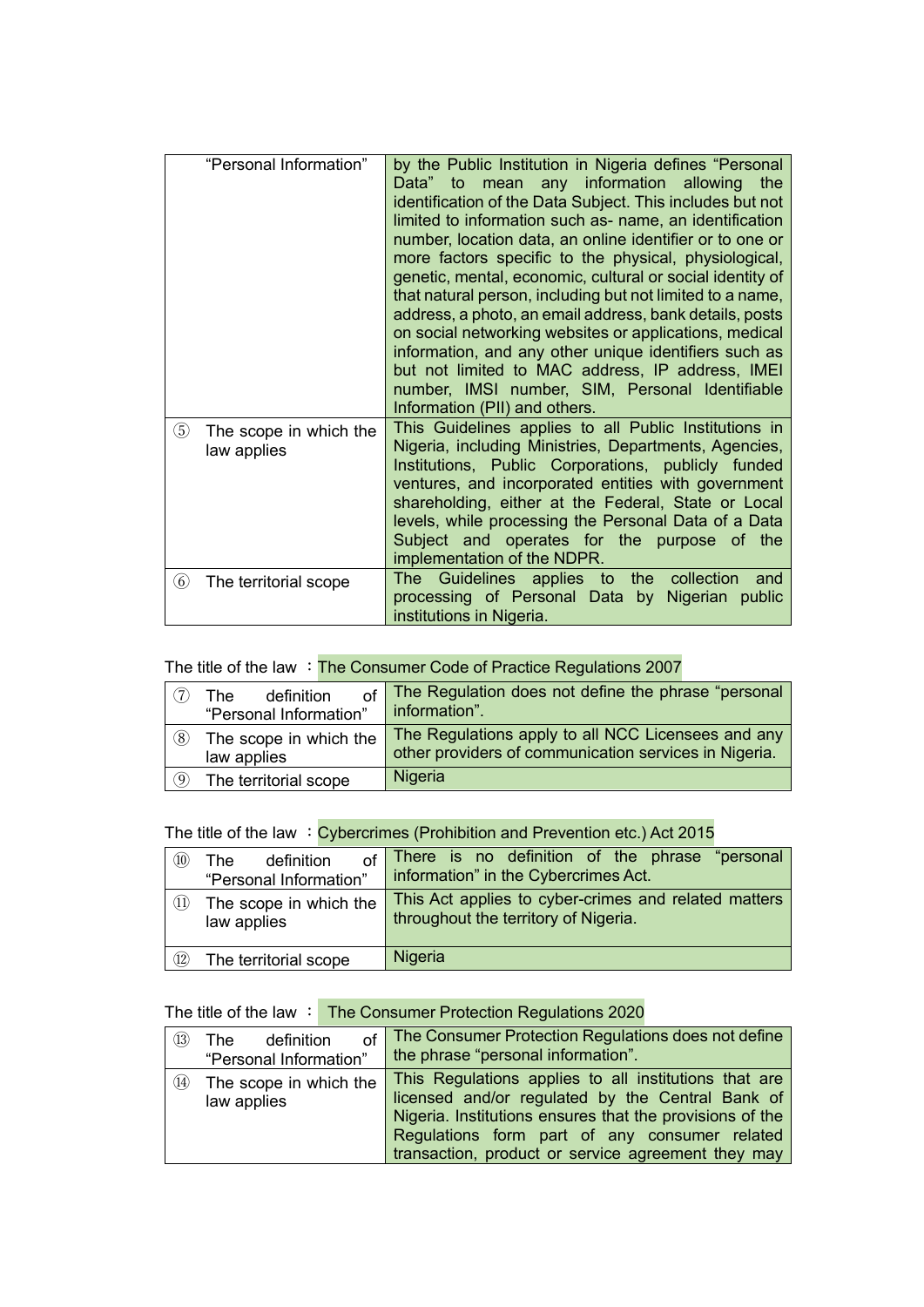|                                         | enter into with any other institutions which are<br>otherwise not regulated by CBN. |
|-----------------------------------------|-------------------------------------------------------------------------------------|
| $\circled{15}$<br>The territorial scope | Nigeria                                                                             |

### The title of the law : Registration of Telephone Subscribers Regulations 2011

| (16) | definition<br>of<br>The .<br>"Personal Information" | The Regulation defines personal information to mean<br>the full names (including mother's maiden name),<br>gender, date of birth, residential address, nationality,<br>state of origin, occupation and such other personal<br>information and contact details of subscribers specified<br>in the Registration Specifications. |
|------|-----------------------------------------------------|-------------------------------------------------------------------------------------------------------------------------------------------------------------------------------------------------------------------------------------------------------------------------------------------------------------------------------|
| (17) | The scope in which the<br>law applies               | These Regulations applies to all persons<br>and<br>licensees including:                                                                                                                                                                                                                                                       |
|      |                                                     | (a) corporate, private and commercial subscribers to<br>Mobile Telephone Services utilising Subscription<br>Medium in the Federal Republic of Nigeria; and<br>(b) subscribers of foreign licensees who are roaming<br>on the network of a licensee in Nigeria.                                                                |
| (18) | The territorial scope                               | Nigeria                                                                                                                                                                                                                                                                                                                       |
|      |                                                     |                                                                                                                                                                                                                                                                                                                               |

# The title of the law : The HIV and AIDS (Anti-Discrimination Act) 2014

| 19)  | definition<br>οf<br>The<br>"Personal Information" | There is no definition of the phrase "personal<br>information" in the HIV and AIDS (Anti-Discrimination<br>Act).                                                                                                                                                                                                                                     |
|------|---------------------------------------------------|------------------------------------------------------------------------------------------------------------------------------------------------------------------------------------------------------------------------------------------------------------------------------------------------------------------------------------------------------|
| (20) | The scope in which the<br>law applies             | The Act applies to all persons living with and affected<br>by HIV and AIDS in Nigeria as well as all employers of<br>labour and employees in the public and private sectors<br>including the Nigeria Armed Forces, Nigeria Police,<br>Security Services, other Para Military<br>State<br>Organisations, Schools, Hospitals and places of<br>worship. |
| -21  | The territorial scope                             | Nigeria                                                                                                                                                                                                                                                                                                                                              |

### The title of the law  $\div$  The National Health Act 2014

| $22^{\circ}$ | definition<br>The T                              | of The National Health Act does not define the phrase                          |
|--------------|--------------------------------------------------|--------------------------------------------------------------------------------|
|              | "Personal Information"   "personal information". |                                                                                |
|              |                                                  | 23 The scope in which the The Act applies to healthcare personnel or providers |
|              | law applies                                      | and generally the healthcare sector in Nigeria.                                |
|              | 24 The territorial scope                         | Nigeria                                                                        |

ii. If there are any special instructions about the laws, please describe them.

### **III. OECD Privacy Principles**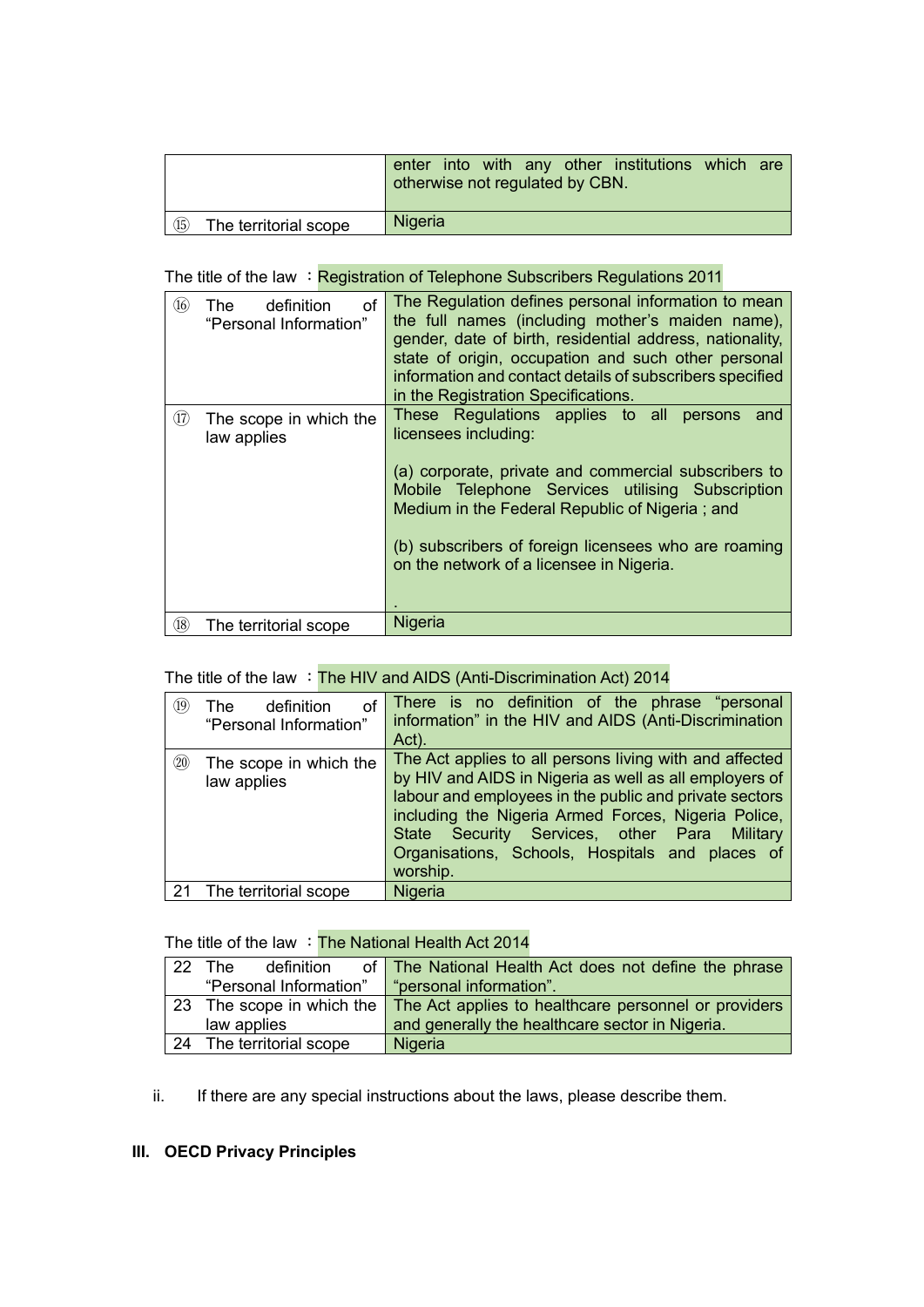- i. If there are any provision of law which embody each OECD Privacy Principle in your country, please describe the outlines. [https://www.oecd.org/sti/ieconomy/oecdguidelinesontheprotectionofprivacyandtran](https://www.oecd.org/sti/ieconomy/oecdguidelinesontheprotectionofprivacyandtransborderflowsofpersonaldata.htm) [sborderflowsofpersonaldata.htm](https://www.oecd.org/sti/ieconomy/oecdguidelinesontheprotectionofprivacyandtransborderflowsofpersonaldata.htm)
	- (a) Collection Limitation Principle [The Collection Limitation Principle is captured in Regulation 2.1(1)(a) of the NDPR which requires the Personal Data of Data Subjects to be collected and processed in accordance with specific, legitimate and lawful purpose that is consented by the Data Subject. Regulation 2.1(1)(a)(i) further provides that further processing may only be done for archiving, scientific research, historical research or statistical purposes consented to by the Data Subject. Section 35(1)(a) of the Nigerian Communication Commission (NCC)'s Consumer Code of Practice Regulation 2007) also provides that the collection and maintenance of Personal Data by NCC licensees must be fair and lawful.]
	- (b) Data Quality Principle [The Data Quality Principle that states that Personal Data should be relevant to the purposes for which they are to be used, and, to the extent necessary for those purposes, should be accurate, complete and kept up-to-date, is contained in Regulation 2.1(1)(b) of the NDPR which provides that the Personal Data being processed or to be processed must be adequate, accurate and without prejudice to the dignity of the human person.]
	- (c) Purpose Specification Principle [The principle of purpose specification in relation to data protection is encapsulated in Regulation 2.1(1)(a) of the NDPR which provides that the Personal Data obtained from the Data Subject shall only be processed in accordance with the specific, legitimate and lawful purpose consented to by the Data Subject. Regulation 3.1(7)(c) further mandates the Data Controller to provide the data subject with information relating to the purposes of the processing for which the Personal Data is intended as well as the legal basis for the processing of the Personal Data prior to collecting such Personal Data. Furthermore, where the Data Controller intends to further process the Personal Data for a purpose other than that for which the Personal Data was collected, the Controller shall provide the Data Subject, prior to such further processing, with information on that other purpose, and with any relevant further information. Section 35 (1)(b) of the Consumer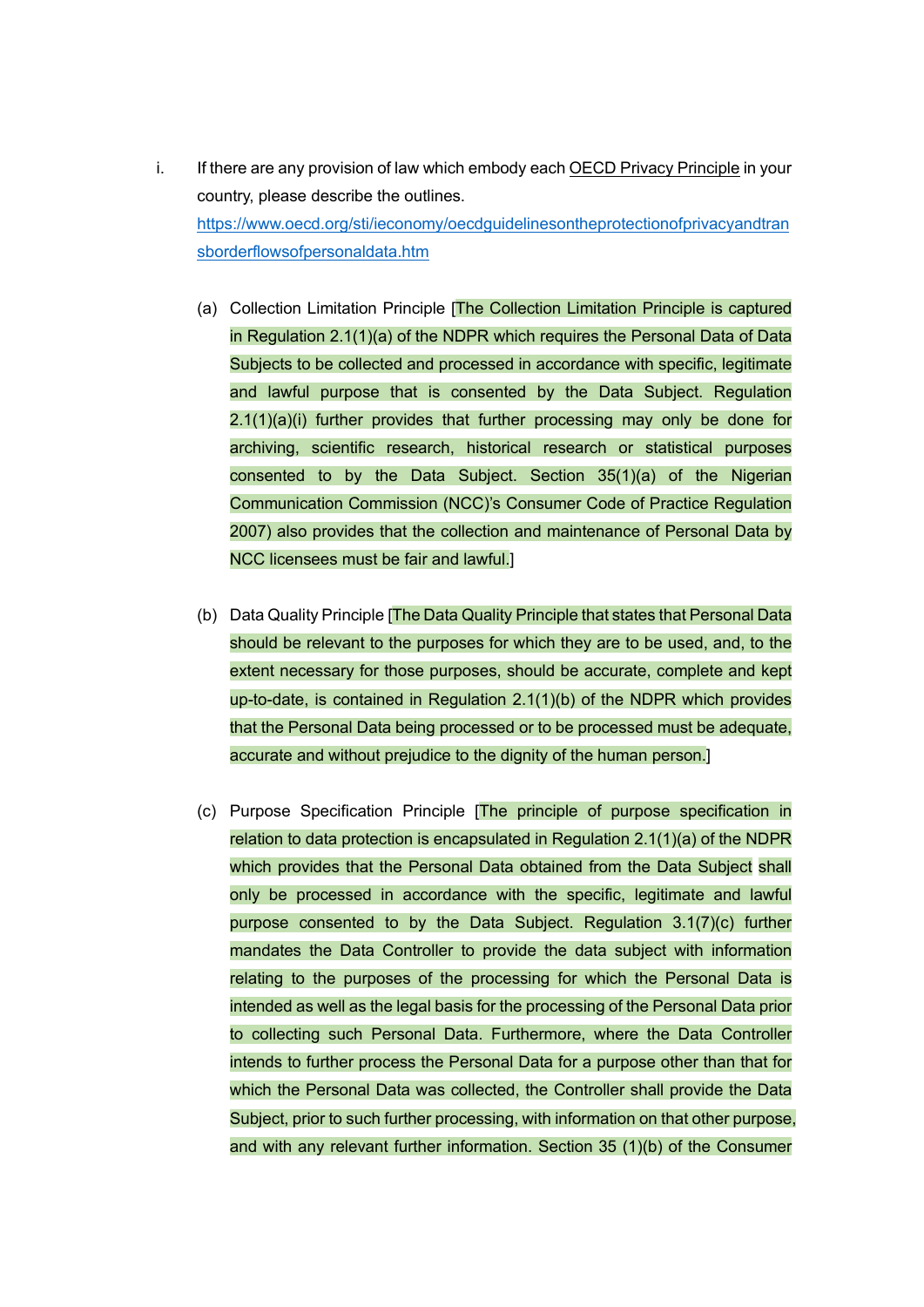Code of Practice Regulation provides that the collection and maintenance of Personal Data by NCC licensees must be for limited and identified purposes.]

- (d) Use Limitation Principle [The principle of use limitation is expressed in Regulation 2.1(1)(a) of the NDPR which provides that the Personal Data obtained from the Data Subject shall only be processed in accordance with the specific, legitimate and lawful purpose consented to by the Data Subject. Regulation 3.1(7)(c) further mandates the Data Controller to provide the Data Subject with information relating to the purposes for which the Personal Data is intended to be processed, as well as the legal basis for the processing prior to collecting such Personal Data. In addition, where the Data Controller intends to further process the Personal Data for a purpose other than that for which the Personal Data was collected, the Controller shall provide the Data Subject, prior to that further processing, with information on that other purpose, and with any relevant additional information. Section 35 (1)(c) of the Nigerian Communication Commission (NCC)'s Consumer Code of Practice Regulation 2007) also embodies this principle by providing that the collection and maintenance of Personal Data by licensees must be relevant and not excessive.]
- (e) Security Safeguards Principle [Regulation 2.1(1)(d) requires all Personal Data under the control of a Data Controller to be secured against all foreseeable hazards and breaches such as theft, cyberattack, viral attack, dissemination, manipulations of any kind, damage by rain, fire or exposure to other natural elements. Regulation 2.6 of the NDPR also requires any person who is involved in the processing or control of Personal Data to develop security measures to protect the Personal Data. Such measures include but are not limited to protecting systems from hackers, setting up firewalls, storing data securely with access to specific authorized individuals, employing data encryption technologies, developing organizational policy for handling Personal Data (and other sensitive or confidential data), protection of emailing systems and continuous capacity building for staff.

Sections 35(1)(g) and (h) of the Consumer Code of Practice Regulation provides that the collection and maintenance of Personal Data by NCC licensees must be protected against improper or accidental disclosure and must not be transferred to any party except as permitted by any terms and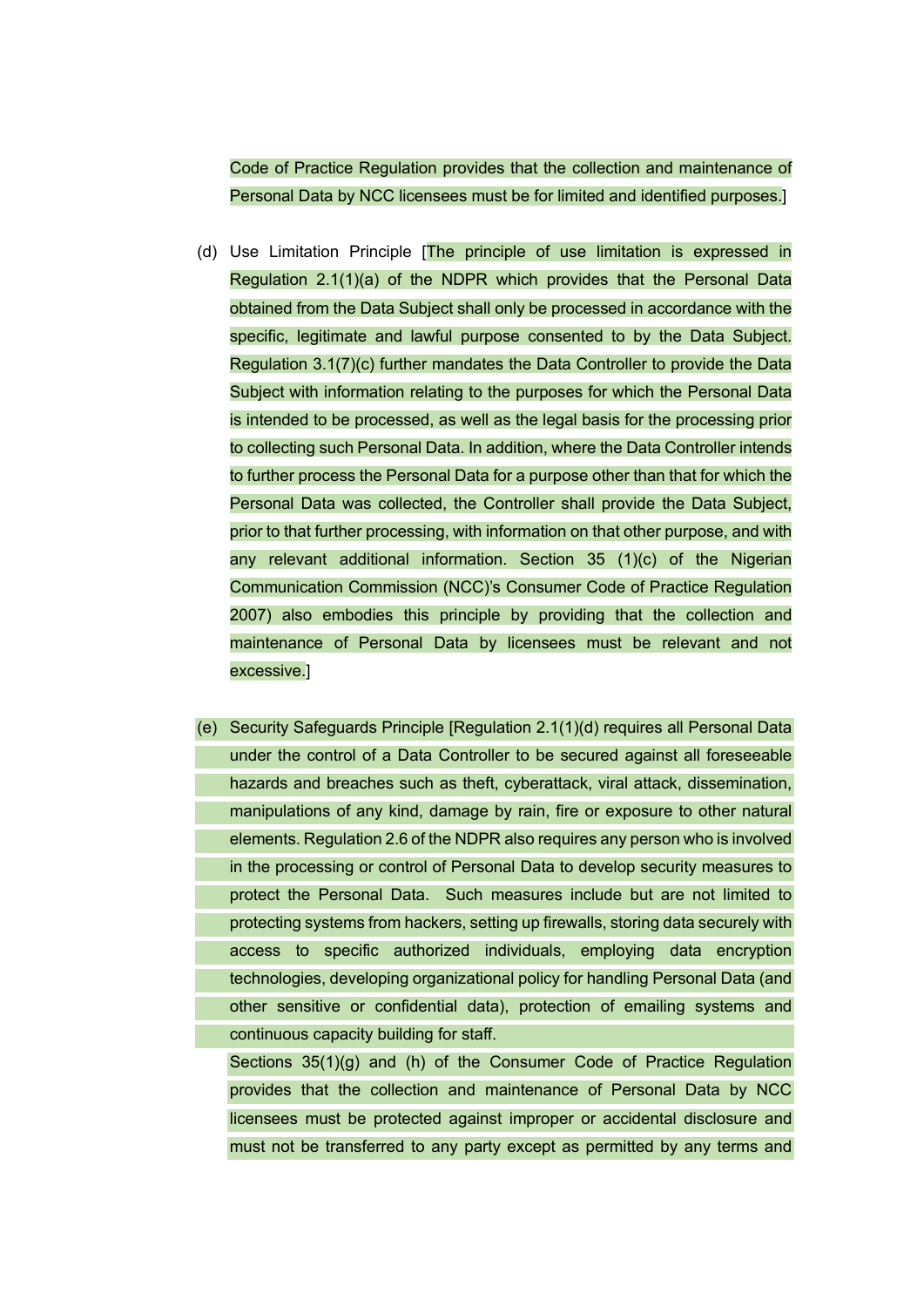conditions agreed with the consumer, as permitted by any r approval of the NCC, or as otherwise permitted or required by other applicable laws or regulations.]

- (f) Openness Principle [Regulation 2.1(1)(a) of the NDPR requires all Personal Data to be collected and processed in accordance with specific, legitimate and lawful purpose consented to by the Data Subject. Also, the NDPR requires every medium through which Personal Data is collected or processed to display a simple and conspicuous privacy policy that the class of Data Subjects being targeted can understand. The NDPR also provides that privacy policies should contain the following information: (i) what constitutes the Data Subject's consent; (ii) a description of collectable personal information; (iii) purpose of collection of Personal Data; (iv) the technical methods used to collect and store personal information, cookies, JWT, web tokens etc.; (v) the access (if any) of third parties to Personal Data and purpose of access; (vi) a highlight of the principles of the NDPR; (vii) the available remedies in the event of violation of the privacy policy; and (viii) the time frame for remedy and any limitation clause, Regulation 3.1 of the NDPR also guarantees the right of the Data Subject to request access to their Personal Data and the Data Controller is obligated to take appropriate measures to provide, in writing or by other means, any information relating to processing of the Personal Data to the Data Subject in a concise, transparent, intelligible and easily accessible form, using clear and plain language. Where the Data Controller does not act on the request of the Data Subject, the Data Controller shall inform the Data Subject without delay and at the latest within one month of receipt of the request of the reasons for not taking action and on the possibility of lodging a complaint with a supervisory authority. Furthermore, prior to collecting the Personal Data from the Data Subject, the Data Controller is to provide the identity and contact information of the Data Controller, Data Protection Officer, the recipients or categories of recipients of the Personal Data, and the period for which the Personal Data will be stored, or if that is not possible, the criteria used to determine that period.]
- (g) Individual Participation Principle [Under the NDPR, a Data Subject has and can exercise the following rights:

i. The Data Subject's right to access or obtain their Personal Data from the Data Controller. This right is guaranteed under Regulation 3.1 of the NDPR.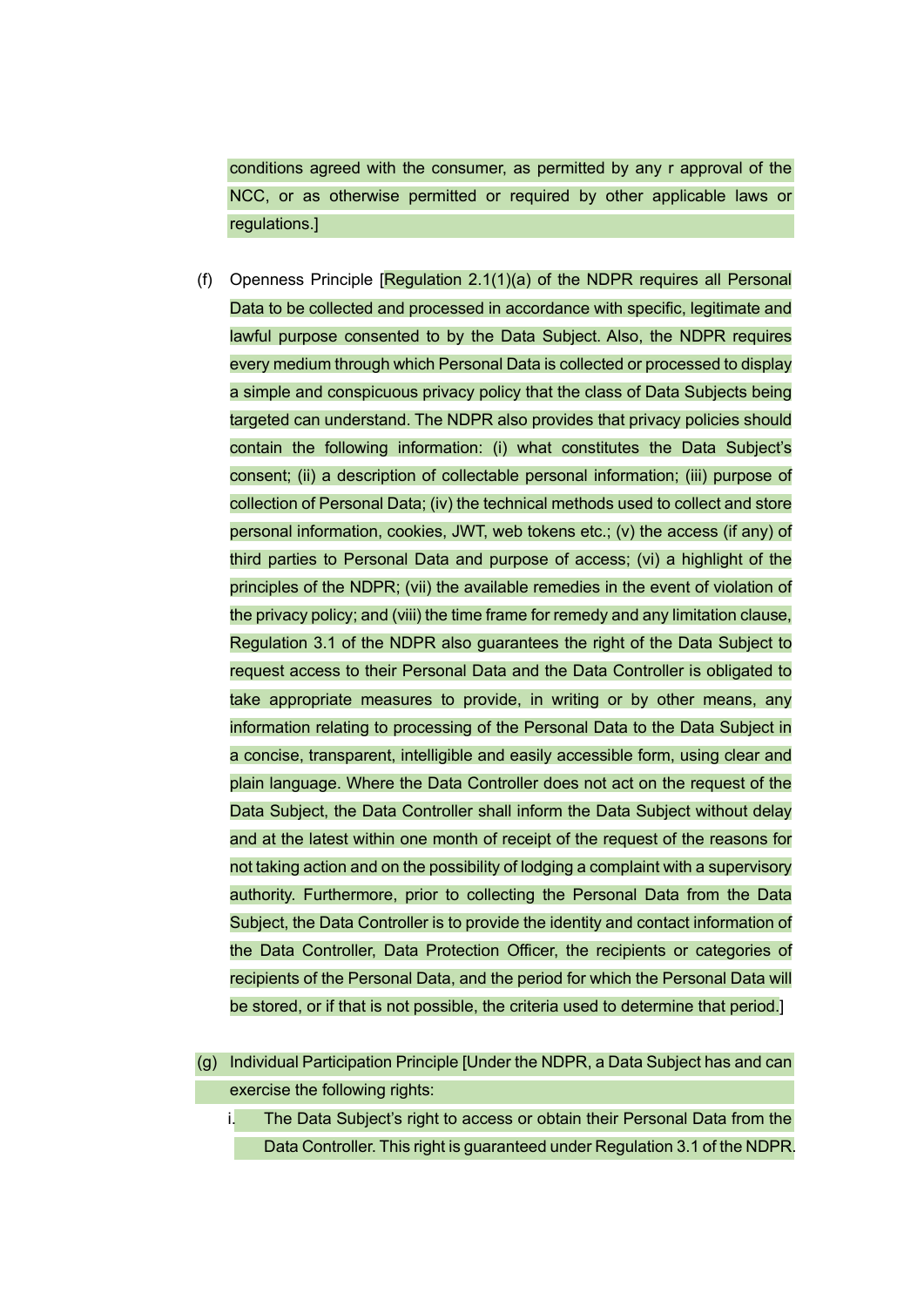Under the NDPR, the Data Controller is required to take appropriate measures to provide any information relating to the processing of the Data Subject in a concise, transparent, intelligible and easily accessible form, using clear and plain language. The NDPR also stipulates that a Data Controller has a maximum period of one month upon receipt of the Data Subject's request, to provide the information requested. The Data Controller is to ensure that the information is provided to the Data Subject free of charge. The Data Controller may, however, charge a reasonable fee to cover the administrative costs of providing the information requested by the Data Subject or may refuse to provide the information where the Data Subject's data access request is manifestly unfounded or excessive or is repetitive. The Data Controller may also write a letter to the Data Subject, copying the NITDA where it refuses to act on the data access request of the Data Subject.

- ii. The Data Subject's right to object to the processing of his/her Personal Data is also provided under Regulation 2.8 of the NDPR, which states that a Data Subject is entitled to object to the processing of his/her Personal Data which the Data Controller intends to process for the purpose of marketing.
- iii. The Data Subject's right to object to automated processing of their Personal Data. Paragraph 5.3.1 of the Implementation Framework provides that the Data Controller must obtain the consent of the Data Subject before the Data Controller makes a decision based solely on automated processing. Regulation 3.1(7)(l) also provides that prior to the processing of the Personal Data, the Data Subject ought to be informed of the existence of automated decision-making, including profiling and meaningful information should be provided to the Data Subject about the logic involved, the significance and the envisaged consequences of such processing for the Data Subject.
- iv. The Data Subject also has the right to rectify any errors in his Personal Data and the right to be forgotten under the NDPR. Regulation 3.1(8) guarantees the right of a Data Subject to request the Data Controller, without undue delay, to rectify any inaccurate Personal Data concerning him or her. The Data Subject also has the right to request that his/her incomplete Personal Data be updated by providing supplementary statements. Regulation 3.1(8) of the NDPR grants the Data Subject the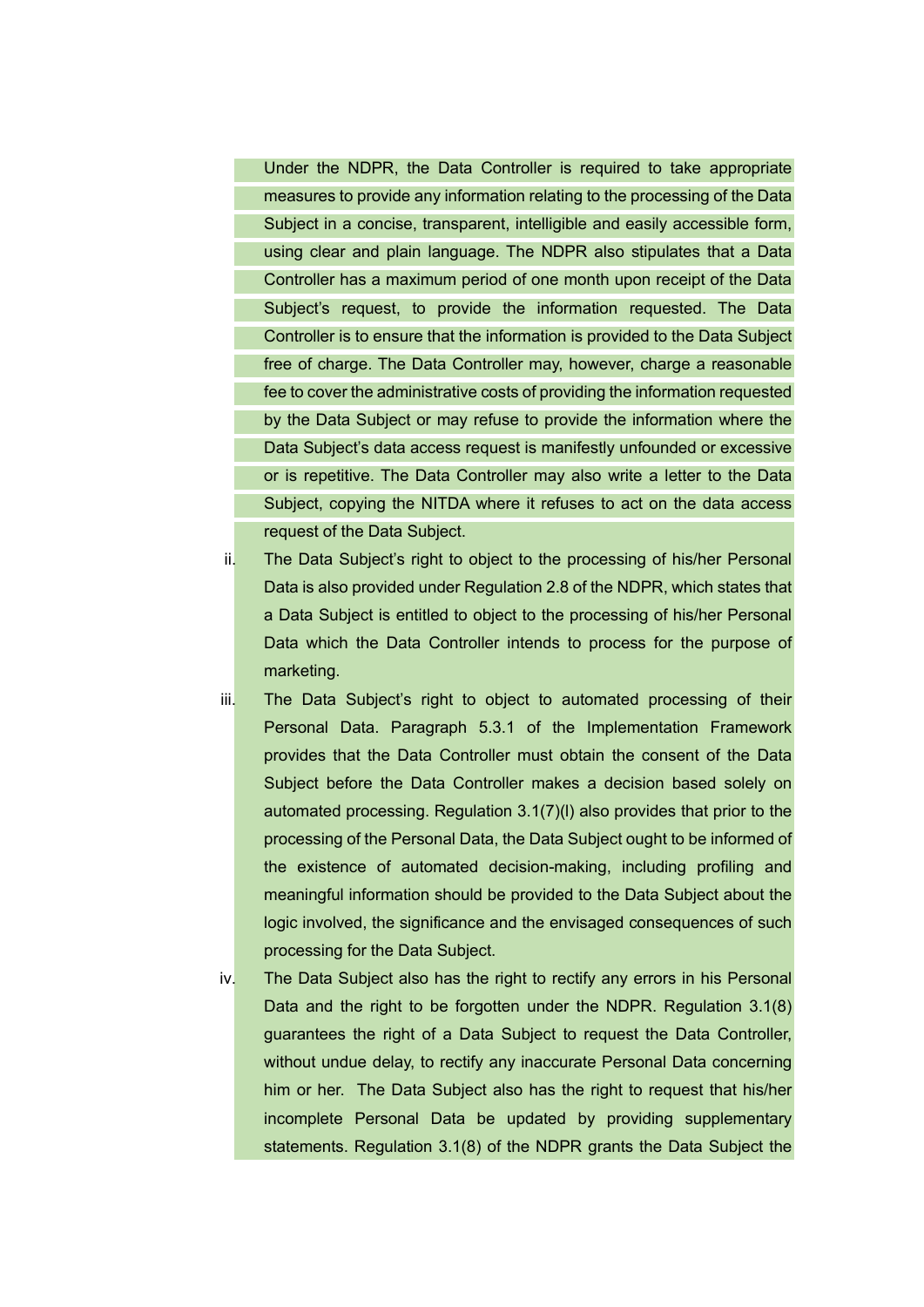right to request the Data Controller to delete his Personal Data without delay and the Data Controller is obligated to delete the Personal Data where any one of the following grounds applies:

- the Personal Data is no longer necessary in relation to the purposes for which they were collected or processed;
- the Data Subject withdraws consent on which the processing is based;
- the Data Subject objects to the processing and there are no overriding legitimate grounds for the processing;
- the Personal Data have been unlawfully processed; and
- the Personal Data must be erased for compliance with a legal obligation in Nigeria.]
- (h) Accountability Principle [Where a person is entrusted with or is in possession of the Personal Data of a Data Subject, Regulation 2.1(2) of the NDPR imposes a duty of care on such person to be accountable for his acts and omissions in respect of data processing in accordance with the principles contained in the NDPR. In addition, the NDPR requires data processing by a third party to be governed by a written contract between the third party and the Data Controller. Accordingly, any person engaging a third party to process the Personal Data obtained from Data Subjects is required to ensure the third party's strict adherence to the provisions of the NDPR.]
- ii. If there are any sectors in which any laws exclude the application of each OECD Privacy Principle, please describe the outline. [We are not aware of any laws that exclude the application of the OECD principles as set out in the NDPR.
	- (a) Collection Limitation Principle
	- (b) Data Quality Principle
	- (c) Purpose Specification Principle
	- (d) Use Limitation Principle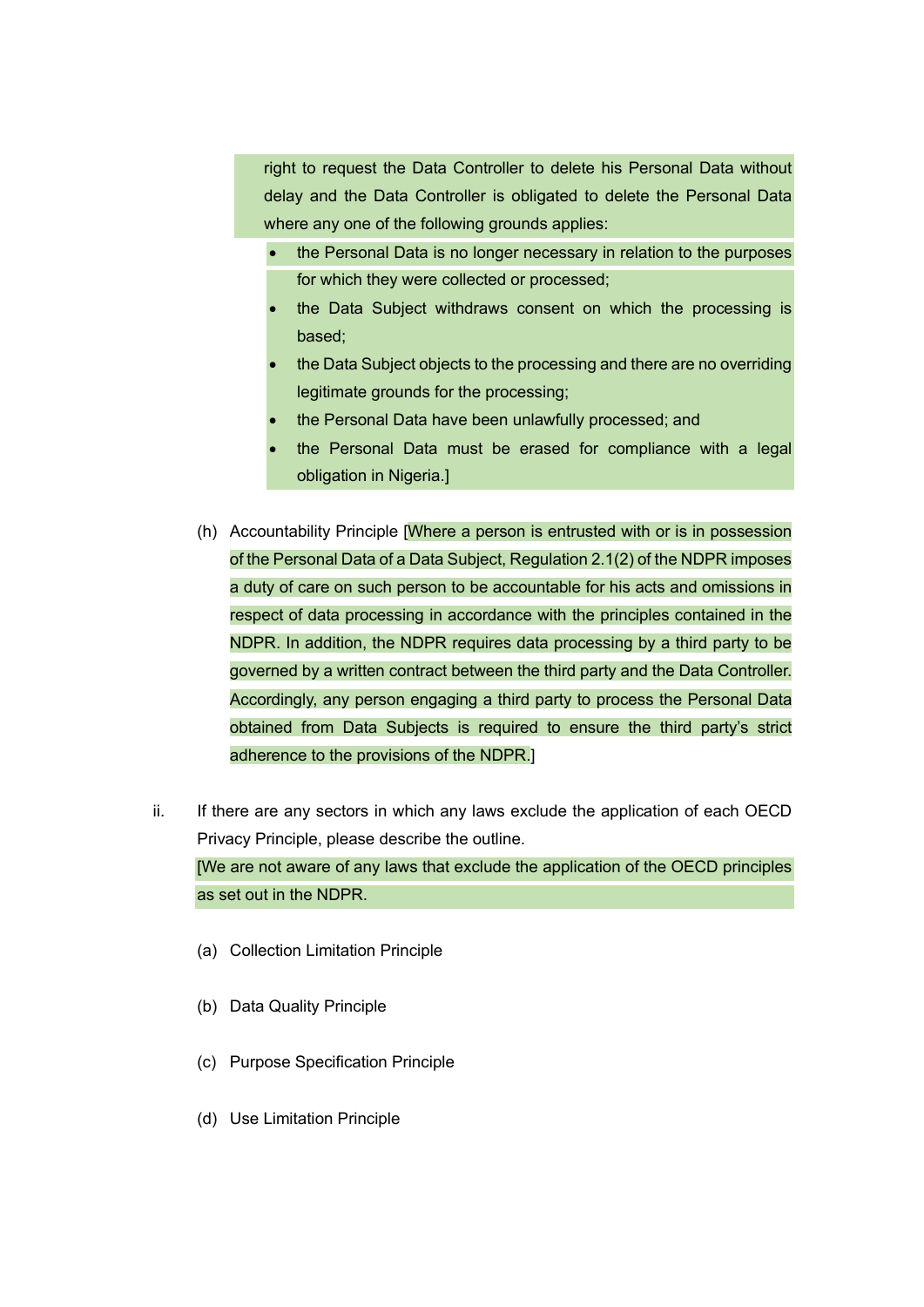- (e) Security Safeguards Principle
- (f) Openness Principle
- (g) Individual Participation Principle
- (h) Accountability Principle

#### **IV. Data Localization and Government Access**

i. In your country, are there any systems having an impact on the rights of data subjects such as comprehensive government access to personal data or Data Localization? If yes, please describe them.

[Yes. Government can have access to the Personal Data of citizens and residents under the control of Data Controllers in Nigeria. Under Regulation 2.2 of the NDPR, the legal bases upon which Personal Data can be processed lawfully include the following:

(a) the Data Subject has given consent to the processing of his or her Personal Data for one or more specific purposes;

(b) processing is necessary for the performance of a contract to which Data Subject is party or in order to take steps at the request of the Data Subject prior to entering into a contract;

(c) processing is necessary for compliance with a legal obligation to which the Controller is subject;

(d) processing is necessary for the protection of vital interests of the Data Subject or of another natural person; and

(e) processing is necessary for the performance of a task carried out in the public interest or in the exercise of official public mandate vested in the Controller.

Based on the foregoing, one of the legal bases for processing personal data is where the processing is necessary for compliance with a legal obligation to which the Controller is subject or where the processing is necessary for the performance of a task carried out in the public interest or in exercise of an official public mandate vested in the Controller. In view of this, government authorities in Nigeria, can access and process the Personal Data where such processing is necessary for the Data Controller's compliance with a legal obligation imposed on the Controller by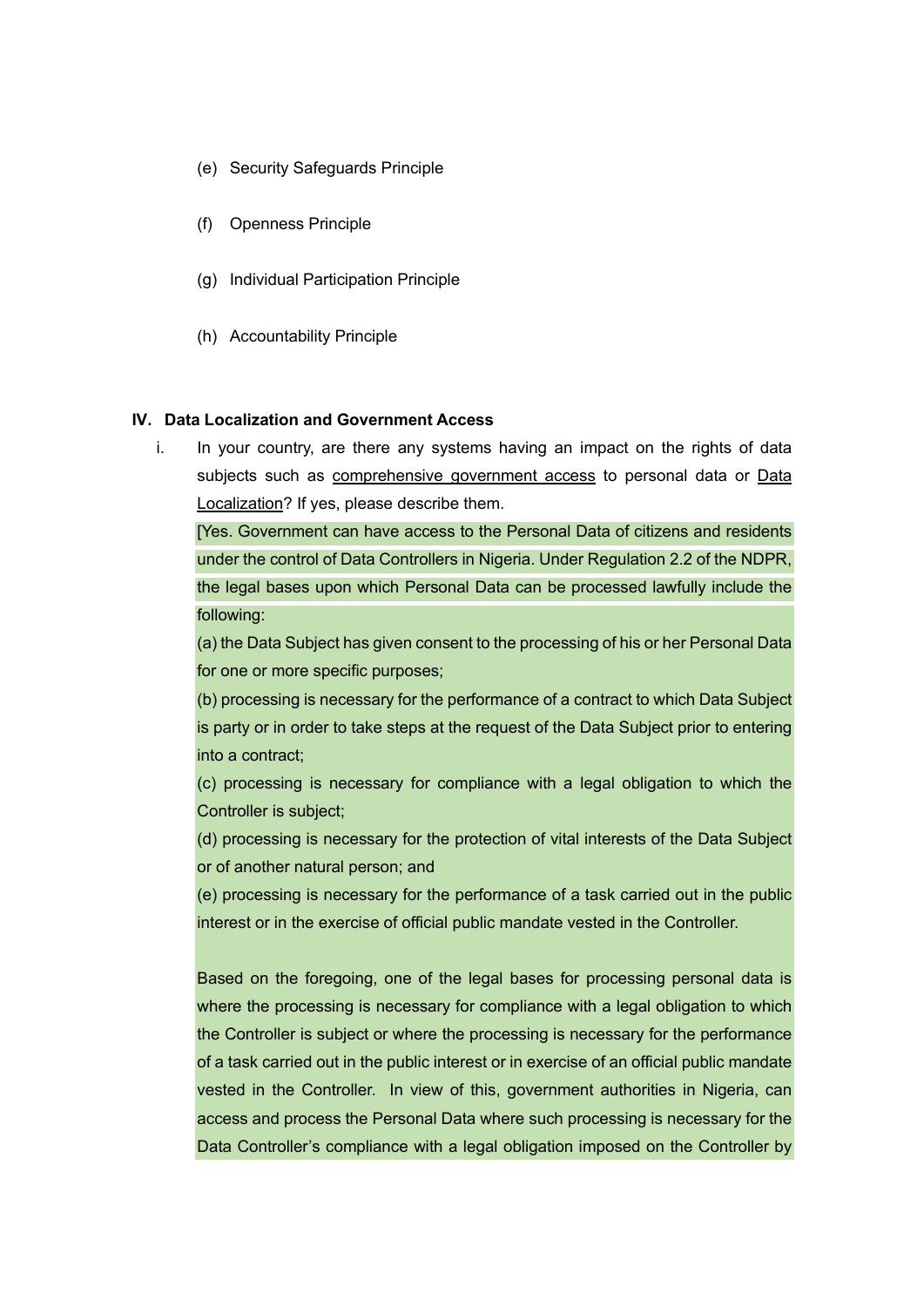law or where such the processing is required for the performance of a task to be carried out in the public interest.

The NDPR Implementation Framework 2020 further excludes the following instances of processing of Personal Data from the scope of the NDPR:

(i) collection and processing of anonymised data;

(ii) personal or household activities with no connection to a professional or commercial activity;

(iii) investigation of criminal and tax offences; and

(iv) the use of Personal Data in furtherance of national security, public health, safety and order by agencies of the Federal, State or Local government or those they expressly appoint to carry out such duties on their behalf.

This means that security agencies and public authorities in Nigeria may request the disclosure of, or access to, Personal Data in furtherance of the investigation of a criminal or tax offence or in furtherance of national security, public health, safety and order.

Additionally, the Nigeria Communications Commission's Lawful Interception of Communications Regulations 2019 permits security agencies to intercept any communication relating to the use of communications service in Nigeria which is provided by a Licensee (that is, a telecommunications company) to persons in Nigeria, or require a Licensee to disclose any intercepted communication, pursuant to a judicial warrant. Such warrant must be issued in the interest of national security, for the purpose of preventing or investigating a crime, protecting and safeguarding the economic well-being of Nigerians, in the interest of public emergency or safety, or giving effect to any international mutual assistance agreement of which Nigeria is a party. However, this regulation applies specifically to companies that operate in the telecommunications sector in Nigeria.

Also, the Cybercrimes Act requires financial institutions to disclose personal information of cardholders upon request to the Central Bank of Nigeria or a licensed credit bureau. Service Providers (such as telecommunication companies) are also obliged to disclose any information requested by a law enforcement agency in any inquiry or proceeding under the Cybercrimes Act.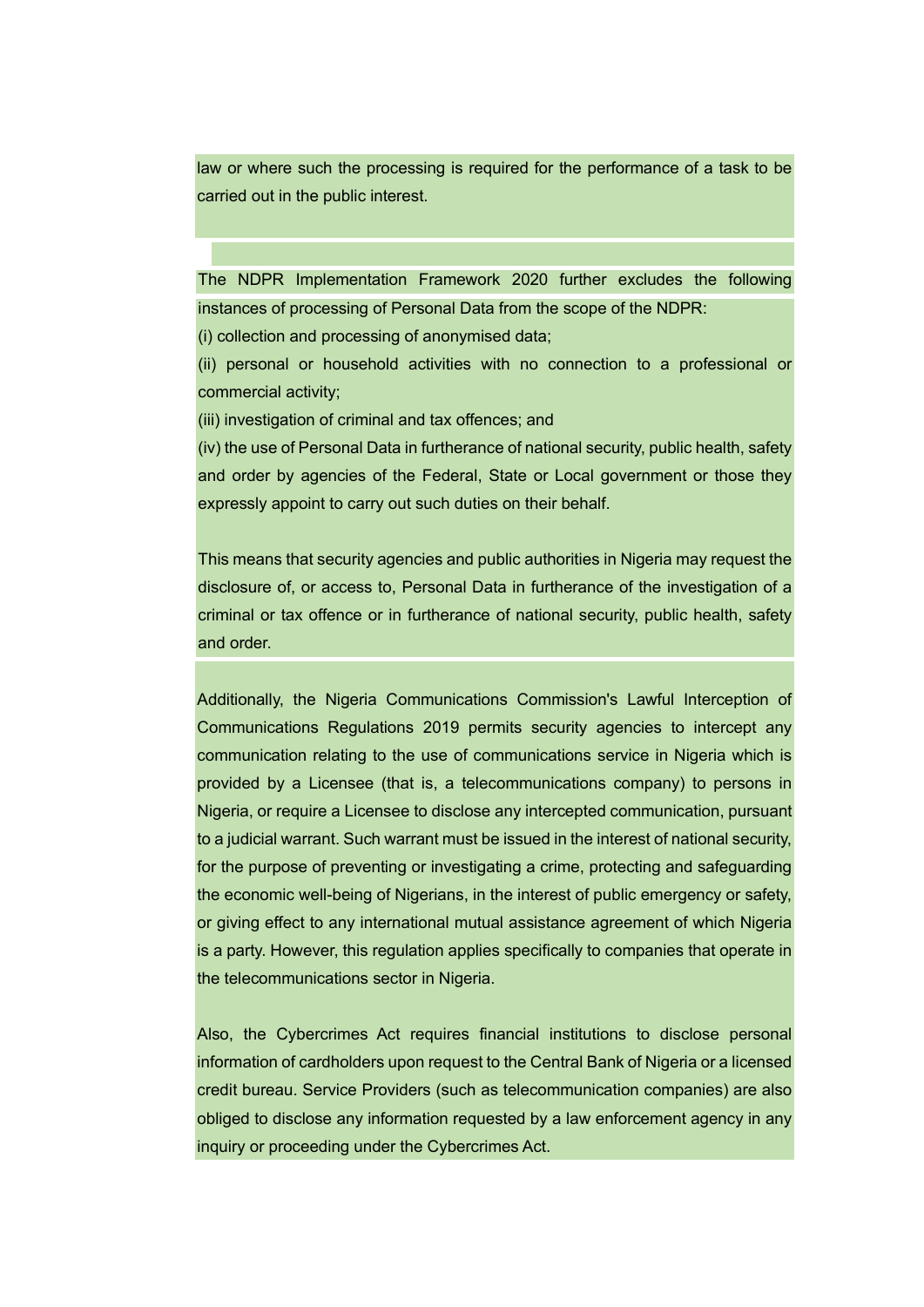The NDPR does not have any specific data localisation provisions which requires Data Controllers and Data Processors to retain Personal Data in Nigeria. Personal Data can, therefore, be transferred outside Nigeria where the Data Controller meets the requirements for cross border transfer of Personal Data which is set out in the NDPR.

We should mention, however, that section 11.1(4) and 12.1(4) of the NITDA Guidelines for Nigerian Content Development in Information and Communication Technology ("NITDA ICT Guidelines") requires all telecommunications companies and network service companies to host all subscriber and consumer data in Nigeria.

In addition, Section 12.2(1) of the NITDA ICT Guidelines requires all government Ministries, Departments and Agencies to host all sovereign data locally on servers within Nigeria, whilst section 13.1(2) of the same guidelines requires all data and information management companies to also host all sovereign (government) data in Nigeria.

In addition, the Guidelines on Operations of Electronic Payment Channels in Nigeria ("CBN E-Payment Channels Guidelines") which was issued by the CBN in 2016 contains provisions that touch on data localisation in Nigeria. Section 2.4.4.8 of the CBN POS Guidelines requires all entities that engage in point of sale (POS) card acceptance services in Nigeria to use a local network switch (which connects devices and processes information to and from connected devices) for all domestic POS and ATM transactions. Also, domestic transactions cannot be routed outside Nigeria for switching between Nigerian issuers and acquirers.

Similarly, section 2.4.1.6 mandates all Merchant Acquirers to switch all domestic transactions through a local switch for the purpose of seeking authorisation from the relevant issuer and such transactions should not under any circumstance be routed outside Nigeria. In relation to Mobile Point of Sale (mPOS), section 3.4.3.6 of the CBN E-Payment Channels Guidelines provides that all mPOS transactions must be switched using the services of a local switch and shall not under any circumstances be routed outside Nigeria.]

#### **V. The Data Protection Authority**